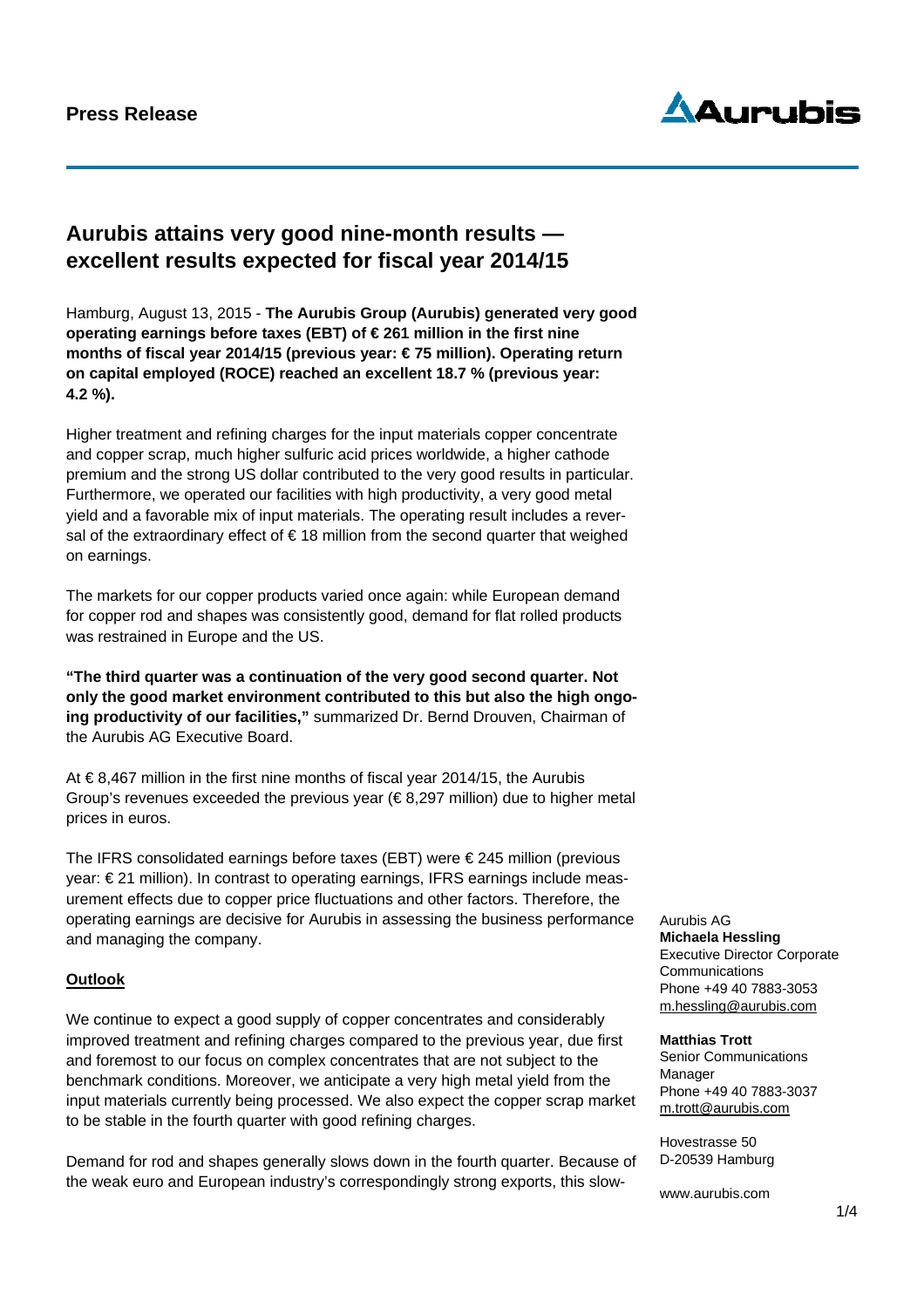

down is nevertheless not expected to be as distinct as the previous year. We assess the further business performance in late summer optimistically with a view to our customers' order books. Only our expectations for the European and North American markets for flat rolled products are restrained.

We continue to view the sulfuric acid markets positively on the whole. Due to the availability in South America, prices could decline slightly in overseas business for the fourth quarter, especially in spot business.

Overall, we expect the concentrate throughput and the cathode output to exceed the prior-year level during the fiscal year.

Moreover, we anticipate initial contributions from our projects to improve results in the current fiscal year.

**"In addition to a stable market environment, we expect first and foremost a high operating performance in all divisions. As long as there are no extraordinary events, the operating results for fiscal year 2014/15 should be very good – possibly the best results in the company's history,"** Dr. Bernd Drouven concluded.

**You can find the complete report on the first nine months of fiscal year 2014/15 at www.aurubis.com.**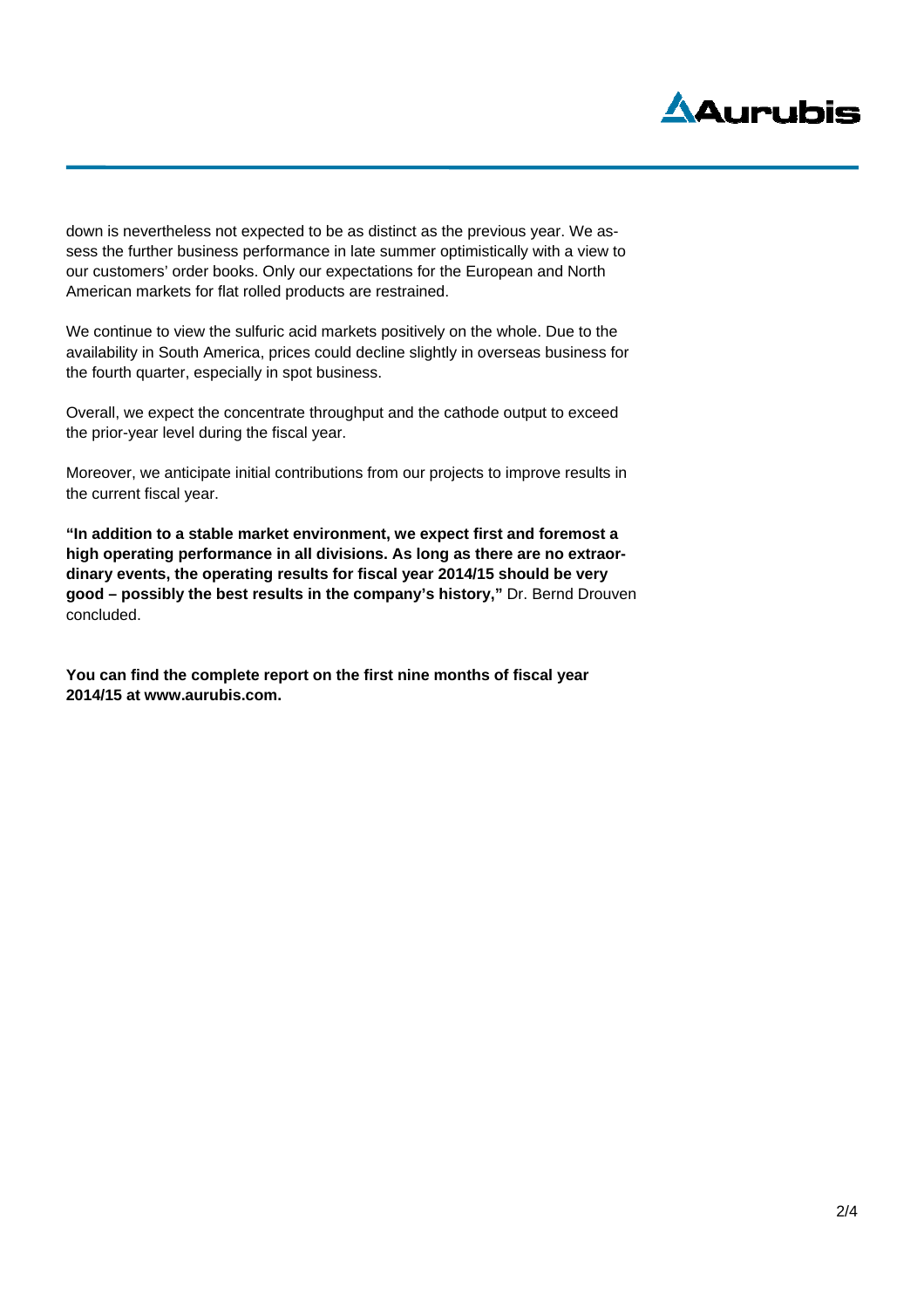

## **At a Glance**

| <b>Key Aurubis Group figures</b>                                            |          | 3rd quarter  |              |                | 9 months     |              |                       |
|-----------------------------------------------------------------------------|----------|--------------|--------------|----------------|--------------|--------------|-----------------------|
|                                                                             |          | 2014/15      | 2013/14      | Change         | 2014/15      | 2013/14      | Change                |
| Revenues                                                                    | €m       | 2,948        | 2,602        | 13 %           | 8,467        | 8,297        | 2%                    |
| Gross profit<br>Operating gross profit                                      | €m<br>€m | 284<br>293   | 339<br>245   | $-16%$<br>20 % | 874<br>885   | 619<br>666   | 41 %<br>33 %          |
| Personnel expenses                                                          | €m       | 111          | 103          | 8 %            | 329          | 308          | 7%                    |
| Depreciation and amortization<br>Operating depreciation and<br>amortization | €m<br>€m | 34<br>32     | 32<br>31     | 6 %<br>3 %     | 102<br>97    | 95<br>90     | 7%<br>8%              |
| <b>EBITDA</b><br><b>Operating EBITDA</b>                                    | €m<br>€m | 110<br>119   | 180<br>86    | $-39%$<br>38 % | 368<br>379   | 139<br>186   | > 100 %<br>> 100 %    |
| <b>EBIT</b><br><b>Operating EBIT</b>                                        | €m<br>€m | 76<br>87     | 148<br>55    | $-49%$<br>58 % | 266<br>282   | 44<br>96     | $> 100 \%$<br>> 100 % |
| <b>EBT</b><br><b>Operating EBT*</b>                                         | €m<br>€m | 70<br>81     | 141<br>48    | $-50%$<br>69 % | 245<br>261   | 21<br>75     | $> 100 \%$<br>>100%   |
| Consolidated net result<br>Operating consolidated net result                | €m<br>€m | 51<br>61     | 101<br>35    | $-50%$<br>74 % | 182<br>196   | 15<br>55     | >100%<br>> 100 %      |
| Earnings per share<br>Operating earnings per share                          | €<br>€   | 1.14<br>1.35 | 2.25<br>0.77 | $-49%$<br>75 % | 4.03<br>4.35 | 0.31<br>1.21 | $> 100 \%$<br>> 100 % |
| Net cash flow                                                               | €m       | 239          | (138)        | $< -100 \%$    | 348          | 218          | 60 %                  |
| Capital expenditure (excl. financial<br>fixed assets)                       | €m       | 23           | 21           | 10%            | 70           | 97           | $-28%$                |
| <b>Operating ROCE*</b>                                                      | %        | ۰            |              |                | 18.7         | 4.2          |                       |
| Copper price (average)                                                      | US\$/t   | 6,043        | 6,787        | $-11%$         | 6,165        | 6,997        | $-12%$                |
| Human resources (average)                                                   |          | 6,318        | 6,333        | 0%             | 6,322        | 6,329        | 0%                    |

\* Corporate control parameters

Comments on the results are presented in the explanatory notes to the results of operations, net assets and financial position. Certain prior-year figures have been adjusted.

This report may include slight deviations in the totals due to rounding.

| <b>Production/throughput</b>                      |           | 3rd quarter |         |          | 9 months |         |          |
|---------------------------------------------------|-----------|-------------|---------|----------|----------|---------|----------|
|                                                   |           | 2014/15     | 2013/14 | Change   | 2014/15  | 2013/14 | Change   |
| <b>BU Primary Copper</b>                          |           |             |         |          |          |         |          |
| Concentrate throughput                            | $1,000$ t | 574         | 574     | 0.0%     | 1,732    | 1,657   | 4.5 %    |
| Copper scrap input                                | $1,000$ t | 47          | 38      | 23.7 %   | 154      | 136     | 13.2 %   |
| Sulfuric acid output                              | 1,000t    | 555         | 535     | 3.7%     | 1,666    | 1,574   | 5.8%     |
| Cathode output                                    | $1,000$ t | 240         | 238     | 0.8%     | 712      | 689     | 3.3%     |
| <b>BU Recycling/Precious Metals</b>               |           |             |         |          |          |         |          |
| Copper scrap input                                | $1,000$ t | 25          | 29      | $-13.8%$ | 86       | 95      | $-9.5%$  |
| <b>KRS</b> throughput                             | 1,000 $t$ | 58          | 84      | $-31.0%$ | 202      | 227     | $-11.0%$ |
| Cathode output                                    | $1,000$ t | 48          | 49      | $-2.0%$  | 143      | 144     | $-0.7%$  |
| <b>BU Copper Products</b>                         |           |             |         |          |          |         |          |
| Wire rod output                                   | $1,000$ t | 207         | 206     | 0.5%     | 570      | 564     | $1.1 \%$ |
| Continuous cast shape output                      | 1,000t    | 47          | 55      | $-14.5%$ | 129      | 143     | $-9.7%$  |
| Flat rolled products and specialty<br>wire output | $1,000$ t | 57          | 61      | $-6.6%$  | 163      | 170     | $-4.1%$  |